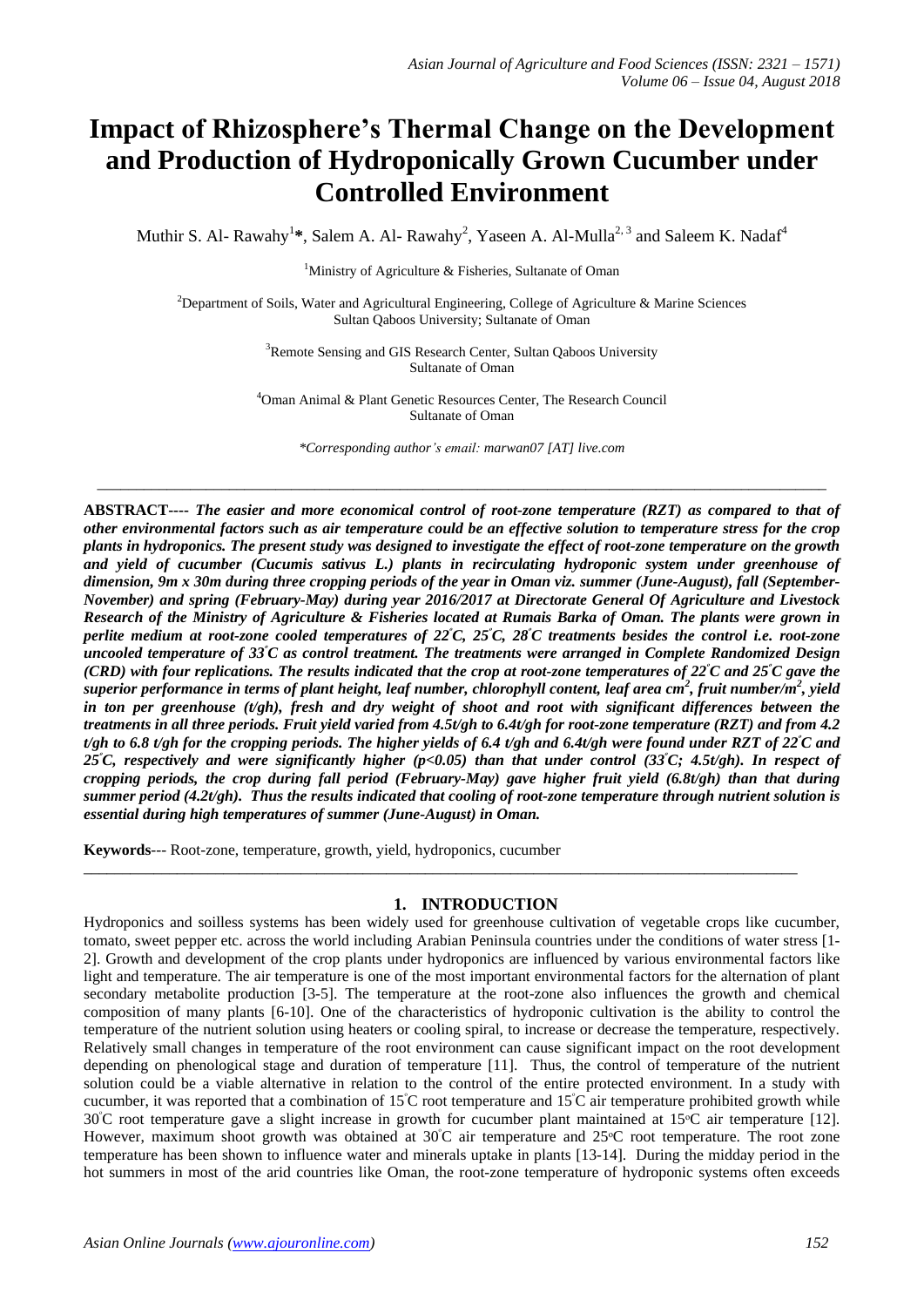30<sup>ᵒ</sup>C, which strongly suppresses the physiological process of plant growth and reduces production. In view of the above, this study was designed to investigate the effect of root-zone temperature on the growth and yield of cucumber.

# **2. MATERIALS AND METHODS**

# *Study area*

The experiments were conducted in a cooled greenhouse of dimension 30 m long x 9 m wide at the Directorate General of Agriculture and Livestock Research in Rumais, Barka around 40 km north of capital Muscat during three periods of growing cucumber under hydroponics viz. spring (February-May), summer (June-August) and fall (September-November) during 2016/ 2017.

## *Microclimate monitoring*

Three air temperature and relative humidity sensors (Vaisala HMP60, Campbell scientific, USA) were fixed inside the greenhouse at 10 m from the cooling pad and at 10 m from the opposite door side and in the middle of the greenhouse. Inside solar radiation was monitored by pyranometer (CMP3-L14-PT, Campbell scientific, USA) and was installed under the cover in the middle of the greenhouse. A data logger (CR1000, Campbell scientific, USA) was used to store all air temperature, relative humidity and solar radiation sensors data.

#### *Experiment layout*

Sixteen growing channels were installed inside the greenhouse. The size of each channel was 5.3m long x 0.4m wide. The growing channels made of cement blocks of size 10cm wide and 20cm long that represented treatments were spaced 1.2 m apart. The treatments included three root-zone temperatures of cooling nutrient solution viz. RZT1 (22  $\pm$  °C), RZT2 (25  $\pm$  °C) and RZT3 (28  $\pm$  °C) besides the control-uncooled nutrient solution (RZT4) that had root-zone ambient temperature of over 30  $\pm$  °C. The experiment was arranged in Randomized Complete Design (RCD) with four replications. Number of plants in each treatment was 40 (20 x2) making total number of 640 plants in the experiment. White plastic mulch (100 micron) was used as insulation between the concrete and polyfoam pots to let drainage water from pots to return smoothly to the feeding tanks. Eight independent feeding tanks (400 liters) equipped with submersible pump (0.5HP Lawara, Italy) were fitted for each treatment. Cooled chiller coils made of cupper 1/2 inch were fixed in each of the six of the eight feeding tanks (the remaining two tanks were for control) equipped with digital temperature sensors (GS3, Decagon Inc., USA) to control and adjust the temperature of the nutrient solution in the feeding tanks. Thirty two GS3 temperature sensors were arranged in such a manner that two GS3 temperature sensors were inserted in two pots at 15 cm depth in each treatment with code numbers from 1 to 32 in four replications and connected to the CR1000 data logger which was set at every thirty minute to record temperature of root zone of the cucumber plants in each treatment.

## *Irrigation and fertilization*

Eight Intelligent hydroponic dosers consist of an LCD monitoring screen and three triple pumps (Autogrow system, New Zealand) were installed to monitor conductivity (EC) and pH of the nutrient solutions automatically by which the plants were fertigated. Seeds of cucumber variety namely; Reema F1 (Trust Seeds) were seeded in 72 hole trays on 11/5/2016, 29/8/2016 and 8/2/2017 and transplanted in polyfoam pots in greenhouse on 24/5/2016, 8/9/2016 and 26/2/2017 soon after third true leaf appeared. Drip irrigation lines with emitter 4 liter/hour fixed in each pot was used to irrigate the plants. Time for irrigation was set at one minute for every five minute starting from 7 am morning up to 6 pm evening during the course of the experiment. Two stock solutions: SS1 containing 3kg Calcium nitrate with iron chelate 50 g diluted in 10 liters of water, SS2 containing 3 kg NPK (12:12:36+TE) with magnesium sulfate 1.5kg diluted in 10 liter of water and SS3 containing 1 liter Nitric acid diluted in 20 liter of water were prepared for each treatment to feed the plants through eight Intelligent hydroponic dosers. At the beginning EC (Electro conductivity) was settled at 2dSm<sup>-1</sup> and further increased gradually as the plant growth increased up to  $2.5$  dSm<sup>-1</sup> at the end of the plant cycle while pH was kept at 5.8 to 6.0 from seedling stage terminal of the crop cycle.

## *Observation recorded*

The observed data that were recorded throughout the experiments were; Plant height (cm), leaf number/plant, leaf area index (cm<sup>2</sup>), chlorophyll (SPAD values), fruit number/m<sup>2</sup>, yield (kg/plot) (t/gh), shoot fresh weight (g), root fresh weight (g), shoot dry weight (g), root dry weight (g), shoot dry weight (%), root dry weight (%), fruit length (cm), fruit diameter (cm) and total soluble solids (TSS) percentage (%) were determined.

#### *Statistical analysis*

Analysis of variance (ANOVA) and multiple comparisons (least significant difference (LSD) were performed using GenStat  $12^{th}$  edition [15].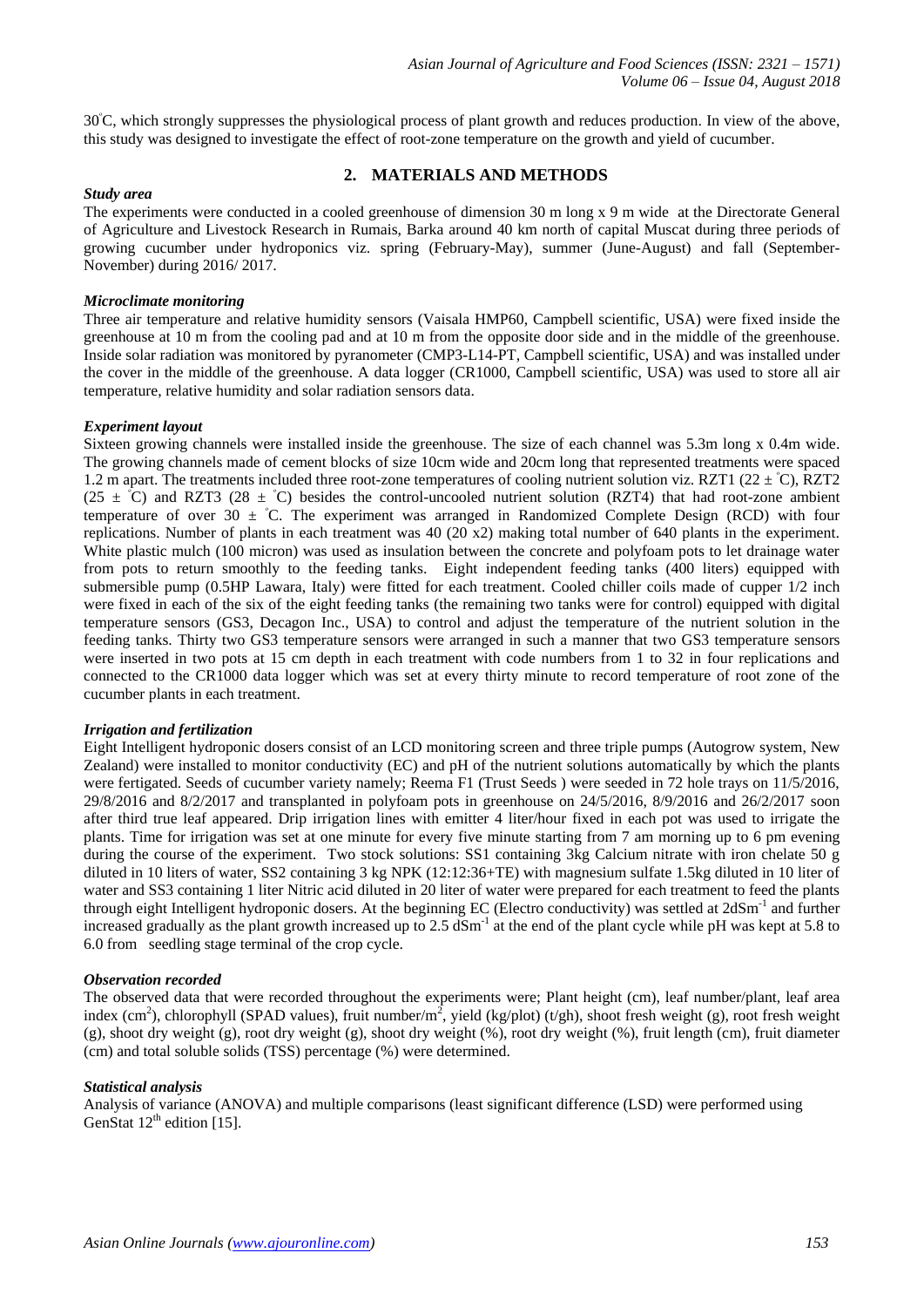# **3. RESULTS AND DISCUSSION**

The results presented in Tables 1 to 3 indicated the effects of two statistical parameters viz, period, temperature and their interaction were found to be significant (p<0.05) in respect of plant height, leaf area, fruit number and shoot dry weight whereas effects of the two variables were only significant (p<0.05) for the characters namely leaf number, chlorophyll content, fruit yield and shoot dry weight. However, the effect of only period was found to be significant (p<0.05) in respect to both shoot and root dry matter %, fruit length and fruit diameter whereas the effects of period and interaction were significant (p<0.05) for only TSS%. Mean air temperature during crop cycle ranged from 25°C to 32°C, 29°C to 34ºC and 25ºC to 30ºC during Feb-May, June-August and September- November of 2016/2017, respectively.

### *Growth and yield traits*

In respect to plant height, the cucumber plants responded significantly  $(p<0.05)$  higher with plant height of 297.4 cm during June-August (summer) cropping period as compared to that during Feb-May (217.2 cm) and Sept-November (217.2 cm) (Table 1a). Similarly, the cucumber plants responded positively to cooled root-zone temperatures in comparison to uncooled root-zone temperature (control). The plants had insignificantly (p>0.05) highest height at RZT-25ºC (255.1 cm) followed that at 22ºC (254.6 cm) and 28ºC (252.4cm). In respect to interaction, plant height was significantly (p<0.05) highest at RZT-28°C during June-August cropping period to that at RZT-22°C during the same period (314.8 cm) (Table1a). Such effect of interaction between root temperature and period is attributed to different stages of growth of the plants as found in the studies of Moon et al. [16] from the results of which it was observed that during summer the growth rate of the stem at both temperatures had been linear for a long time already whereas in winter it was still exponential while in autumn and spring the growth rate at 25 °C was linear. The authors showed that rootzone cooling did not affect the plant height, number of nodes, and stem weight. Contrarily, it was found that root-zone heating at 33ºC reduced leaf number, shoot length of carrots plants [10]. It was demonstrated that plants of tomato grown at the lowest and the highest root temperatures were fully normal in appearance although their size was smaller than at the optimal temperatures of 20 and 25 °C [17] (Table 1).

In respect to leaf number, the cropping periods of February-May and September-November gave significantly more number of leaves/plant (54) than that during June-August (51) (Table 1a). It was reported that the seasonal effect on leaf number of tomato is much smaller as compared to that on plant height. In their study, at a root temperature of 25°C and 25 days after transplanting e.g., plant height was 42.5 cm in summer and 9 cm in winter while leaf number was only 14.0 in summer 8.3 in winter [18].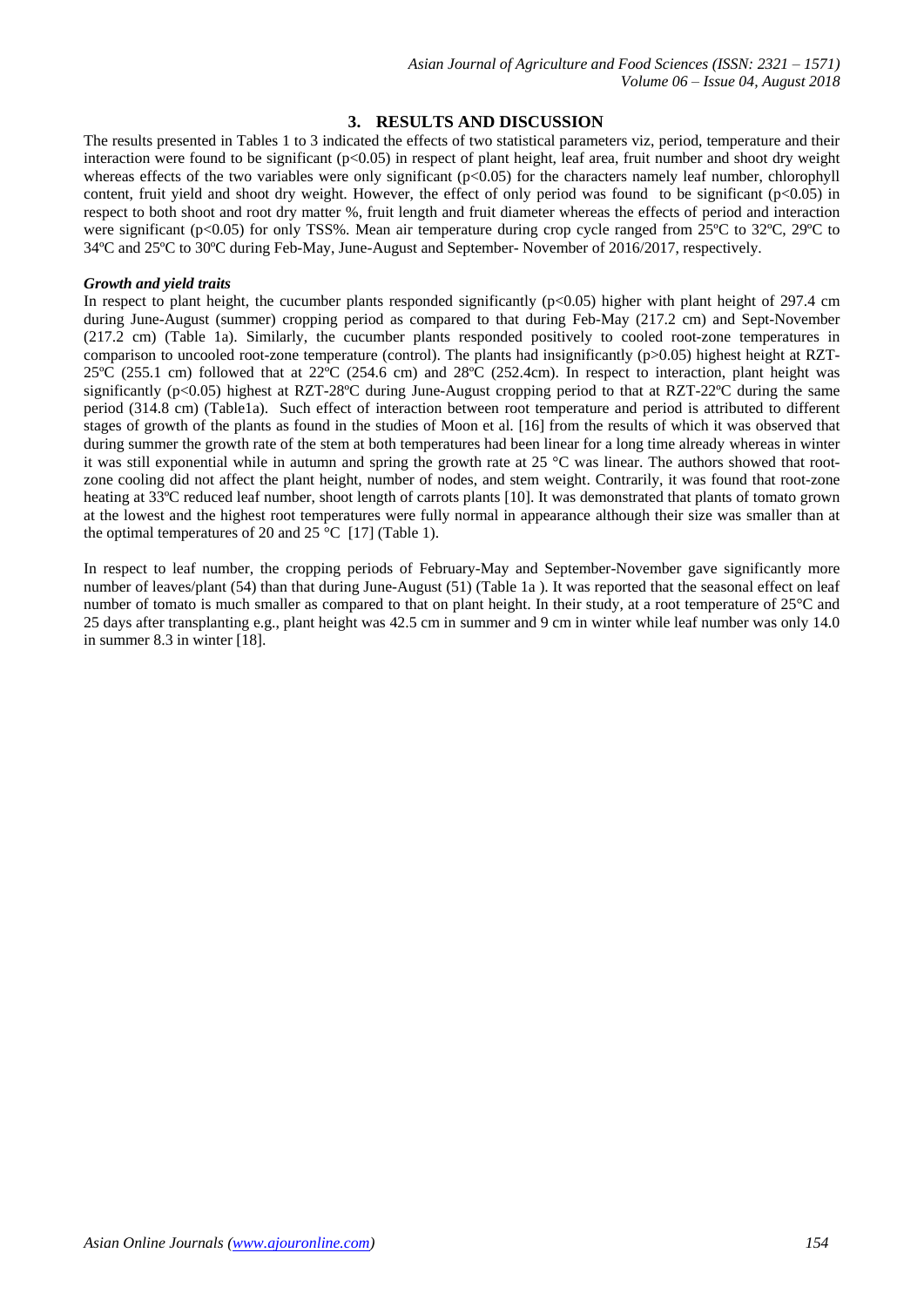|                |            | Plant Height (cm) |         |       |         | Leaf Number/plant |         |      | Leaf Area $(cm2)$ |         |         |       |
|----------------|------------|-------------------|---------|-------|---------|-------------------|---------|------|-------------------|---------|---------|-------|
| <b>RZT</b>     |            | Cropping Period   |         | Mean  |         | Cropping Period   |         | Mean | Cropping Period   |         |         | Mean  |
|                | Feb-May    | Jun-Aug           | Sep-Nov |       | Feb-May | Jun-Aug           | Sep-Nov |      | Feb-May           | Jun-Aug | Sep-Nov |       |
| $22^{\circ}C$  | 224.5      | 314.8             | 224.5   | 254.6 | 58      | 51                | 58      | 56   | 372.3             | 346.9   | 311.3   | 343.5 |
| $25^{\circ}$ C | 241.4      | 282.7             | 241.3   | 255.1 | 56      | 50                | 56      | 54   | 372.3             | 345.9   | 322.5   | 346.9 |
| $28^{\circ}C$  | 207.6      | 342.0             | 207.6   | 252.4 | 51      | 54                | 51      | 52   | 336.8             | 292.0   | 290.2   | 306.3 |
| $33^{\circ}C$  | 195.4      | 249.8             | 195.4   | 213.5 | 50      | 48                | 50      | 49   | 323.7             | 205.1   | 268.8   | 265.8 |
| Means          | 217.2      | 297.4             | 217.2   |       | 54      | 51                | 54      |      | 351.3             | 297.5   | 298.2   |       |
|                | F-Test     | LSD(5%)           |         |       | F-Test  | LSD(5%)           |         |      | F-Test            | LSD(5%) |         |       |
| CP             | $***$      | 16.8              |         |       | $\ast$  | 2.8               |         |      | $***$             | 19.1    |         |       |
| Temp.          | $\ast\ast$ | 19.4              |         |       | $***$   | 3.2               |         |      | $***$             | 22.0    |         |       |
| Int.           | $***$      | 33.6              |         |       | NS      | $\sim$            |         |      | $\ast\ast$        | 38.2    |         |       |
| <b>CV</b>      |            | 9.4               |         |       |         | 7.4               |         |      |                   | 8.4     |         |       |

Table 1 (a). <sup>\*</sup>Means of plant height, leaf number and leaf area under four RZT and three cropping periods along with statistical parameters in cucumber grown under hydroponics closed-system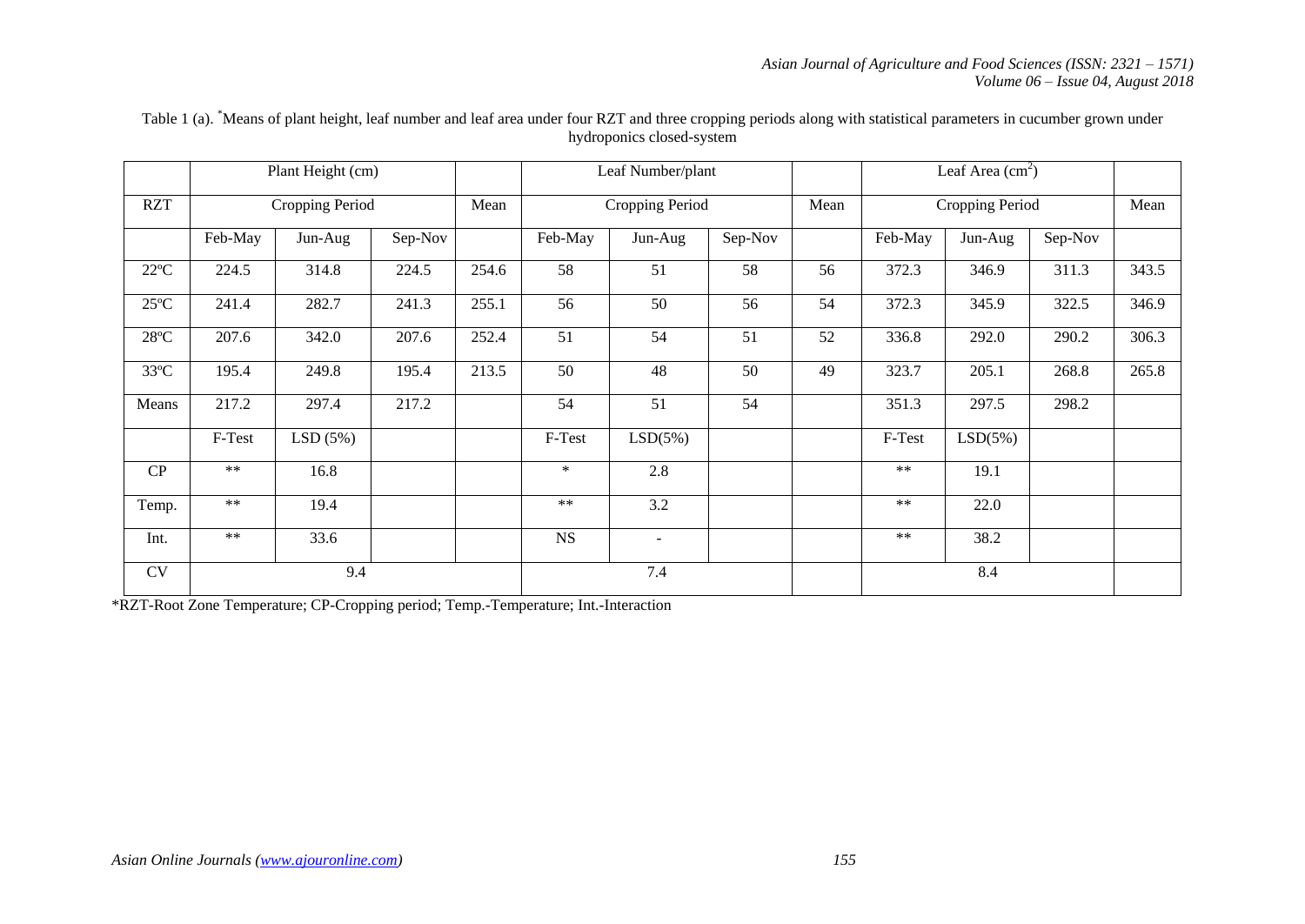|               |           | Chlorophyll (SPAD)       |         |      |            | Fruit Number/m2 |         |      |             | Yield (t/greenhouse*) |         |     |  |
|---------------|-----------|--------------------------|---------|------|------------|-----------------|---------|------|-------------|-----------------------|---------|-----|--|
| <b>RZT</b>    |           | Cropping Period          |         | Mean |            | Cropping Period |         | Mean |             | Cropping Period       |         |     |  |
|               | Feb-May   | Jun-Aug                  | Sep-Nov |      | Feb-May    | Jun-Aug         | Sep-Nov |      | Feb-May     | Jun-Aug               | Sep-Nov |     |  |
| $22^{\circ}C$ | 47.1      | 45.3                     | 49.7    | 47.4 | 241        | 180             | 201     | 207  | 7.7         | 5.0                   | 6.4     | 6.4 |  |
| $25^{\circ}C$ | 47.4      | 48.0                     | 50.4    | 48.6 | 253        | 167             | 209     | 209  | 8.0         | 4.4                   | 7.0     | 6.4 |  |
| $28^{\circ}C$ | 42.9      | 43.0                     | 45.1    | 43.7 | 196        | 178             | 184     | 186  | 5.8         | 4.7                   | $6.0\,$ | 5.5 |  |
| $33^{\circ}C$ | 43.9      | 44.3                     | 45.4    | 44.5 | 197        | 101             | 156     | 151  | 5.6         | 2.8                   | 5.0     | 4.5 |  |
| Means         | 45.3      | 45.1                     | 47.6    |      | 222        | 156             | 187     |      | 6.8         | 4.2                   | 6.1     |     |  |
|               | F-Test    | LSD(5%)                  |         |      | F-Test     | LSD(5%)         |         |      | F-Test      | LSD(5%)               |         |     |  |
| CP            | $**$      | 0.96                     |         |      | $***$      | 17.2            |         |      | $**$        | 0.57                  |         |     |  |
| Temp.         | $**$      | 1.11                     |         |      | $***$      | 19.9            |         |      | $**$        | 0.66                  |         |     |  |
| Int.          | <b>NS</b> | $\overline{\phantom{a}}$ |         |      | $\ast\ast$ | 34.5            |         |      | $_{\rm NS}$ | $\sim$                |         |     |  |
| CV            |           | 2.9                      |         |      |            | 12.8            |         |      |             | 14.0                  |         |     |  |

Table 1(b). \*Means of chlorophyll content (SPAD), fruit number and fruit yield (t/gh) under four RZT and three cropping periods along with statistical parameters in cucumber grown under hydroponics closed-system

\*RZT-Root Zone Temperature; CP-Cropping period; Temp.-Temperature; Int.-Interaction; Greenhouse Area-30m x 9m=270 m<sup>2</sup> )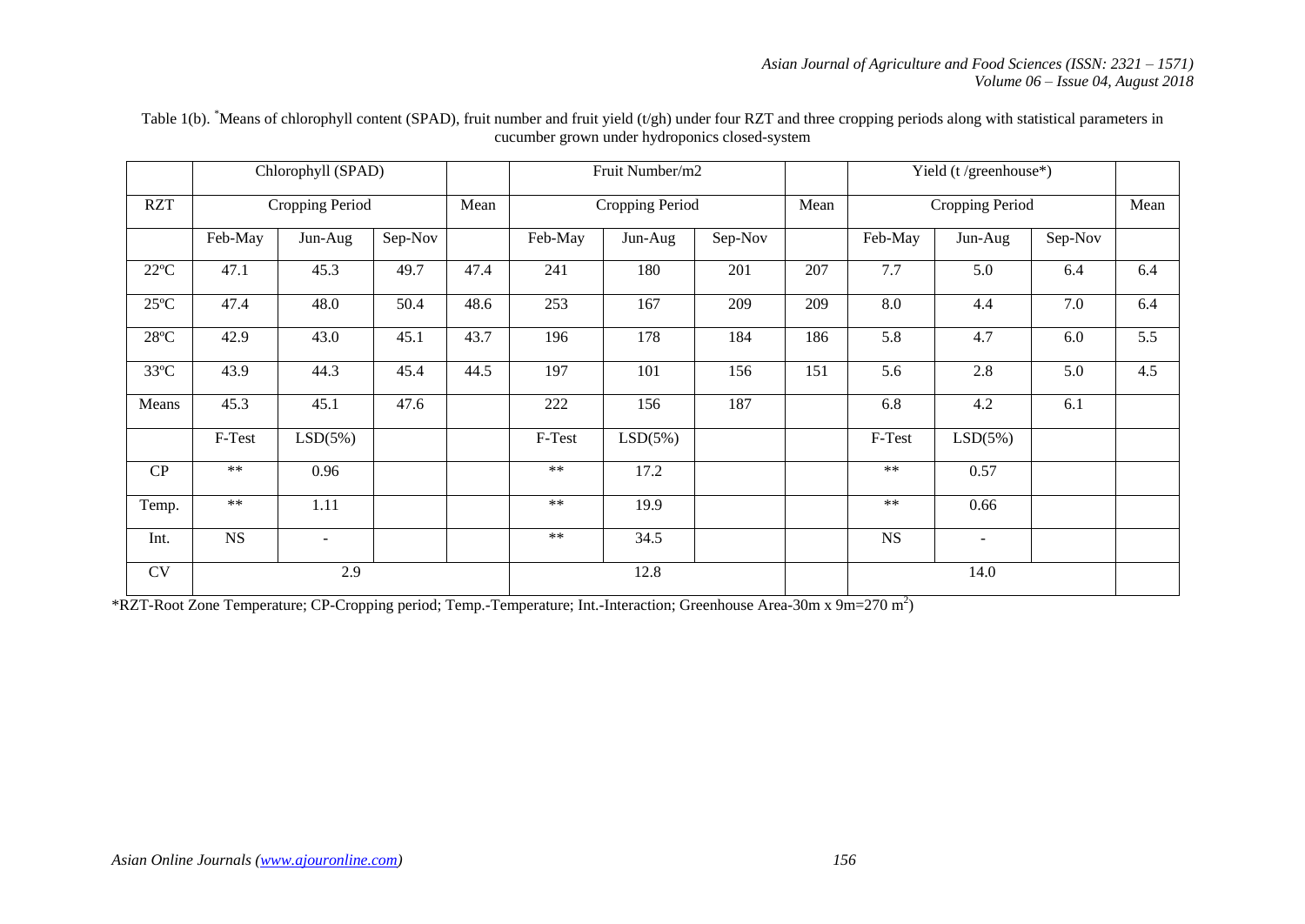No apparent interaction between period and root temperature was observed with leaf number as was the case with plant height since leaf number increased linearly with time. In the present study, effect of RZT on number of leaf /plant was significant and highest at RZT-22ºC (56) followed insignificantly by that at 25ºC (54). These RZTs, however, showed significantly higher leaf number than uncooled RZT (control) 33ºC (49). These results were in agreement with Sakamoto and Suzuki [10] who found that root-zone heating at 33ºC reduced leaf number and shoot length of carrots plants. Similarly, Moon *et al.* [16] revealed that leaves and stem height had slow growth rate as root-zone temperature increased after 7 and 14 days of planting. Further, plant height, leaf number, leaf area were all significantly reduced in the study of tomato on influence of rhizosphere temperature on growth, development and physiological metabolism of greenhouse tomato in summer [19] (Table 1a).

In respect to leaf area, February-May cropping period, which falls in severe winter during February produced significantly highest leaf area of  $351.3 \text{ cm}^2$  in comparison with other two cropping periods (Table 1a). Similarly, Denise et al. [20] indicated the superiority of the winter period in terms of leaf area index which at the end of the cycle was 3.74, being 3.0% higher than the autumn period. In Iran, it was revealed leaf area varying from 265.8 cm<sup>2</sup> to 346.9 cm<sup>2</sup> across root-zone temperatures (RZT) [21]. In the present study, cooled RZT of 25ºC and 22ºC gave high leaf area of 346.9 and 343.5 cm<sup>2</sup> respectively as compared to uncooled RTZ (control) 33°C (Table 1a). Qiu-yan et al. [22] reported that strong interactions were observed between RZT and nutrients on leaf area and concluded that higher biomass and growth of cucumber seedlings were produced at RZT of 20°C. Hye *et al* [23] indicated that leaves of cucumber at 35ºC root-zone temperature (RZT) had severely smaller leaf area whereas the differences in leaf morphologies were reflected by the higher leaf areas from plants grown at root-zone temperature of 30°C as opposed to 15.6°C [24].

Color pigmentation in plants, especially chlorophyll is important for their growth and yield. Hence, leaf color, as faction of chlorophyll content could be used as indication of nutrient status in the plants. In the present study, SPAD values recorded for chlorophyll were used to indicate the effect of root-zone temperatures on cucumber plants and their interactions. The SPAD values varied from 45.1 to 47.6 and from 43.7 to 48.6 for periods and root-zone temperatures (RZT), respectively (Table 1b). Many studies revealed that high temperatures could affect physiology process such as chlorophyll content and metabolism of plant. Heat stress causes an imbalance in plant metabolism and disruption of cellular homeostasis, resulting in deleterious damage to plant cells [25]. Further, Heat stress to the roots was also also found to trigger significant alternations in plant physiological processes such as water uptake and leaf photosynthesis [25- 26]. whereas Masaru et al. [27]observed that the high root-zone temperature treatment induced plant withering within 2 months or decreased the chlorophyll content as expressed by the SPAD value. The results of present study were in agreement with previous above findings. The chlorophyll content in terms of SPAD was found to significantly higher at RZT-25 ºC and RZT-22ºC to the extent of 48.6 and 47.4, respectively compared those at RZT-28ºC and 33ºC- RZT with SPAD values of 43.7 and 44.5, respectively (Table 1b). This could be explained by higher content of chlorophyll which is positively associated with the nutrient uptake status of the plants and photosynthesis rate at 22 °C and 25 °C. Masaru et al. [27] reported that the number of leaves and SPAD value tended to get increased by root-zone cooling while the SPAD values of the surviving plants from the high root-zone temperature treatment were decreased after four months. In respect of effect of cropping periods, the amount of chlorophyll content in the leaves as expressed by SPAD values were significantly  $(p<0.05)$  higher in September-November  $(47.6)$  as compared to those in other two cropping periods (Table 1b). Youssef et al. [28] found no significant effects of interaction between periods and the root-zone temperature (RZT) in chlorophyll contents.

In respect to fruit number, cucumber plants of cooled RZT-  $22^{\circ}$ C and  $25^{\circ}$ C produced more fruit number/ m<sup>2</sup> to the extent of 207 and 209 respectively that those at RZT-28ºC (186) and control (151) (Table 1b). The results of present study were in agreement with those of Moon et al.[29] who reported that the number of fruits per plant to be 15.9 in non-cooled root-zone while it was 19.3 in cooled root-zone. In respect of cropping periods, February-May produced high number of fruits (222/m<sup>2</sup>) followed by September-November which gave  $187/m^2$  and the lowest was given by June-August (156/m<sup>2)</sup> (Table 1b). Moon et al. [29] revealed that severe growth and development inhibition by high temperature in summer were observed in cucumber. With regard to interactions effect, Feb-May and September-November and root-zone temperature at 22 $^{\circ}$ C and 25 $^{\circ}$ C produced higher number of fruits/m<sup>2</sup> as compared to June-August (Table 1b). High temperature in greenhouse during summer inhibits crop growing especially at RZT that was accompanied with high environmental temperature [30].

It is a fact that environmental stress would affect growth, development and yield of any crop. RZT is the important factor that can effect plant growth and yield through uptake of water and nutrient [31-33]. In the present study significant (p<0.05) differences were obtained in fruit yield between the cropping periods and root-zone temperatures (RZT) among the treatments with no significant interactions (Table 1b). With respect to cropping periods, fruit yield ranged from 4.2 t/gh to 6.8 t/gh. February-May period produced the significantly highest yield of 6.8t/gh followed by September-November (6.1 t/gh) whereas lowest yield was obtained during June-August (4.2t/gh) (Table 1b). Low yield in summer was attributed to high air temperatures (PACA,2016) during this period of the year in Oman and other Arabian Peninsula and other arid countries. Severe growth and development inhibition by high temperature in summer have been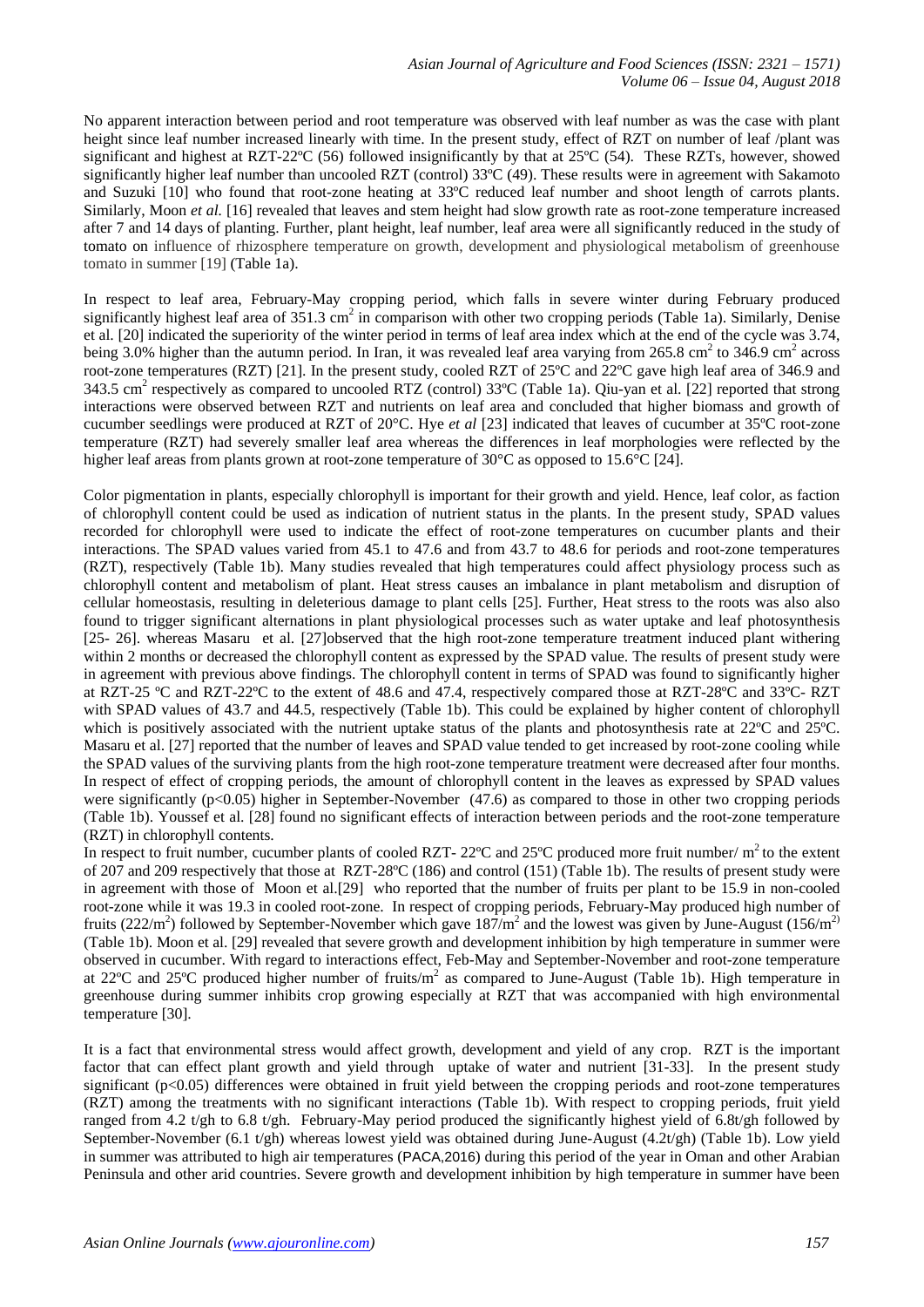recorded from cucumber by many authors, for instance, reported higher yields of cucumber during both March to June and September to November as compared those in during summer period, especially in July and August in Korea [34]. Similarly, Lee [35] and Du and Tachibana [36-37] revealed that high temperature in summer and low temperature in winter are one of the main factors in reducing productivity in the year-round cultivation of cucumber. Further, they observed that below 12-13 ºC RZT, growth was suspended and over 35 ºC RZT, growth was found inhibited. With regard to RZT, fruit yield varied from 4.5t/gh to 6.4t/gh between the treatments. Cucumber produced higher yields of 6.4t/gh 6.4t/gh and 5.5t/gh, respectively, at RZT 22<sup>o</sup>C, 25<sup>o</sup>C and 28<sup>o</sup>C of the cooled root-zone as compared to uncooled root-zone temperature of control 33<sup>o</sup>C (4.5t/gh) (Table 1b). These results were in in agreement with Moon et al. [29] who found that most remarkable effect of root-zone cooling was the increase of the yield in cucumber as compared to cucumber grown in non-cooled root-zone. Similarly, Lee [35] reported that as the plants grew, the yield of cucumber fruits proportionally decreased with increased root-zone temperature. In the case of tomato also, when the root-zone temperature was cooled to 25°C under high air temperatures, vegetative growth was improved by increasing leaf area and plant height as compared with uncooled plants at root zone, and fruit yield was found increased [38-40]. Although interactions did not significantly affect the fruit yield of cucumber in the present study, it was numerically higher at all RZTs in all three cropping periods as compared to uncooled RZT-33<sup>o</sup>C (control). These findings suggested that cooled of root-zone of cucumber through cooled nutrient solution temperature especially during summer periods result in increased yield of cucumber (Table 1b).

#### *Weight related traits on a plant basis*

In respect to effect of cropping periods, the crop grown during September- November gave significantly  $(p<0.05)$  more shoot fresh weight (314.5 g/plant) than that of June-August period (237.1 g/plant) and it was insignificantly different to the crop of February-May (305.0 g/plant) (Table 2a). In respect of effect of RZT, the crop with  $25^{\circ}$ C gave significant highest shoot fresh weight (365.4 g/plant) to that of RZT-  $22^{\circ}C$  (302.4 g/plant) and the lowest was given by control (RZT- 33ᵒC) (242.6 g/plant) (table 2a). Daskalaki and Burrage [41] found that shoot fresh weight was highest at 28ᵒC and lowest at 12 °C. Adebooye et al. [42] found significantly ( $P \le 0.05$ ) higher number of tendrils, number of leaves, fresh leaf weight, stem length, fresh stem weight, root length, root weight and root volume at 30°C as compared to 20°C and 25<sup>o</sup>C in tomato crop. In another study with muskmelon, it was reported that plant fresh weight gain for large plants was highest at the RZT- 25°C whereas for small plants fresh weight gain was similar from 25 to 35°C [43]. Jin Sun et al. [44] reported that RZ cooling increased plant shoot fresh weight, root fresh weight, shoot dry weight, root dry weight, total plant fresh weight, and total plant dry weight by 8.9, 20.5, 7.8, 14.3, 9.7, and 8.5%, respectively in Lettuce.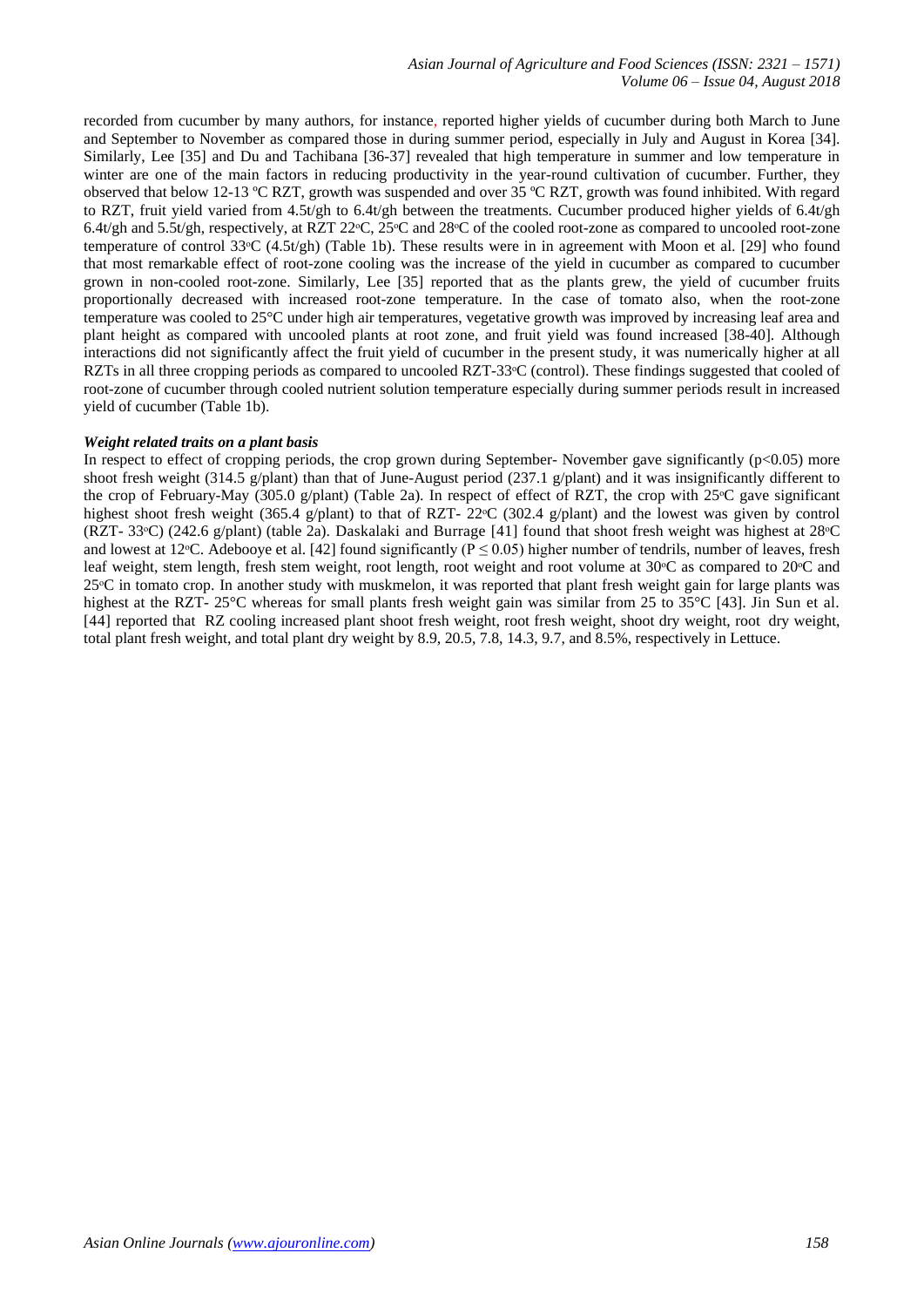|                |            | Shoot fresh weight (g)   |         |       |         | Shoot dry weight (g) |         |      | Shoot Dry matter (%) |                |         |      |
|----------------|------------|--------------------------|---------|-------|---------|----------------------|---------|------|----------------------|----------------|---------|------|
| <b>RZT</b>     |            | Cropping Period          |         | Mean  |         | Cropping Period      |         | Mean | Cropping Period      |                |         | Mean |
|                | Feb-May    | Jun-Aug                  | Sep-Nov |       | Feb-May | Jun-Aug              | Sep-Nov |      | Feb-May              | Jun-Aug        | Sep-Nov |      |
| $22^{\circ}C$  | 321.2      | 264.1                    | 321.8   | 302.4 | 55.0    | 48.7                 | 52.5    | 52.1 | 17.1                 | 18.7           | 16.3    | 17.4 |
| $25^{\circ}$ C | 358.6      | 274.2                    | 365.4   | 332.7 | 59.4    | 49.3                 | 56.7    | 55.1 | 16.7                 | 18.5           | 15.7    | 17.0 |
| $28^{\circ}C$  | 281.1      | 222.0                    | 290.4   | 264.5 | 39.5    | 39.8                 | 44.5    | 41.3 | 14.1                 | 18.2           | 15.5    | 15.9 |
| $33^{\circ}C$  | 259.2      | 188.2                    | 280.5   | 242.6 | 44.7    | 37.1                 | 42.8    | 45.5 | 17.2                 | 20.1           | 15.4    | 17.6 |
| Means          | 305.0      | 237.1                    | 314.5   |       | 49.6    | 43.7                 | 49.1    |      | 16.3                 | 18.9           | 15.7    |      |
|                | F-Test     | LSD(5%)                  |         |       | F-Test  | LSD(5%)              |         |      | F-Test               | LSD(5%)        |         |      |
| CP             | $**$       | 12.5                     |         |       | $***$   | 2.4                  |         |      | $***$                | 1.6            |         |      |
| Temp.          | $\ast\ast$ | 14.4                     |         |       | $***$   | 2.8                  |         |      | <b>NS</b>            | $\blacksquare$ |         |      |
| Int.           | <b>NS</b>  | $\overline{\phantom{a}}$ |         |       | $**$    | 4.8                  |         |      | <b>NS</b>            | $\sim$         |         |      |
| CV             |            | 12.4                     |         |       |         | 7.0                  |         |      |                      | 13.2           |         |      |

Table 2(a). <sup>\*</sup>Means of shoot fresh weight (g), shoot dry weight (g) and shoot dry matter (%) under four RZT and three cropping periods along with statistical parameters in cucumber grown under hydroponics closed-system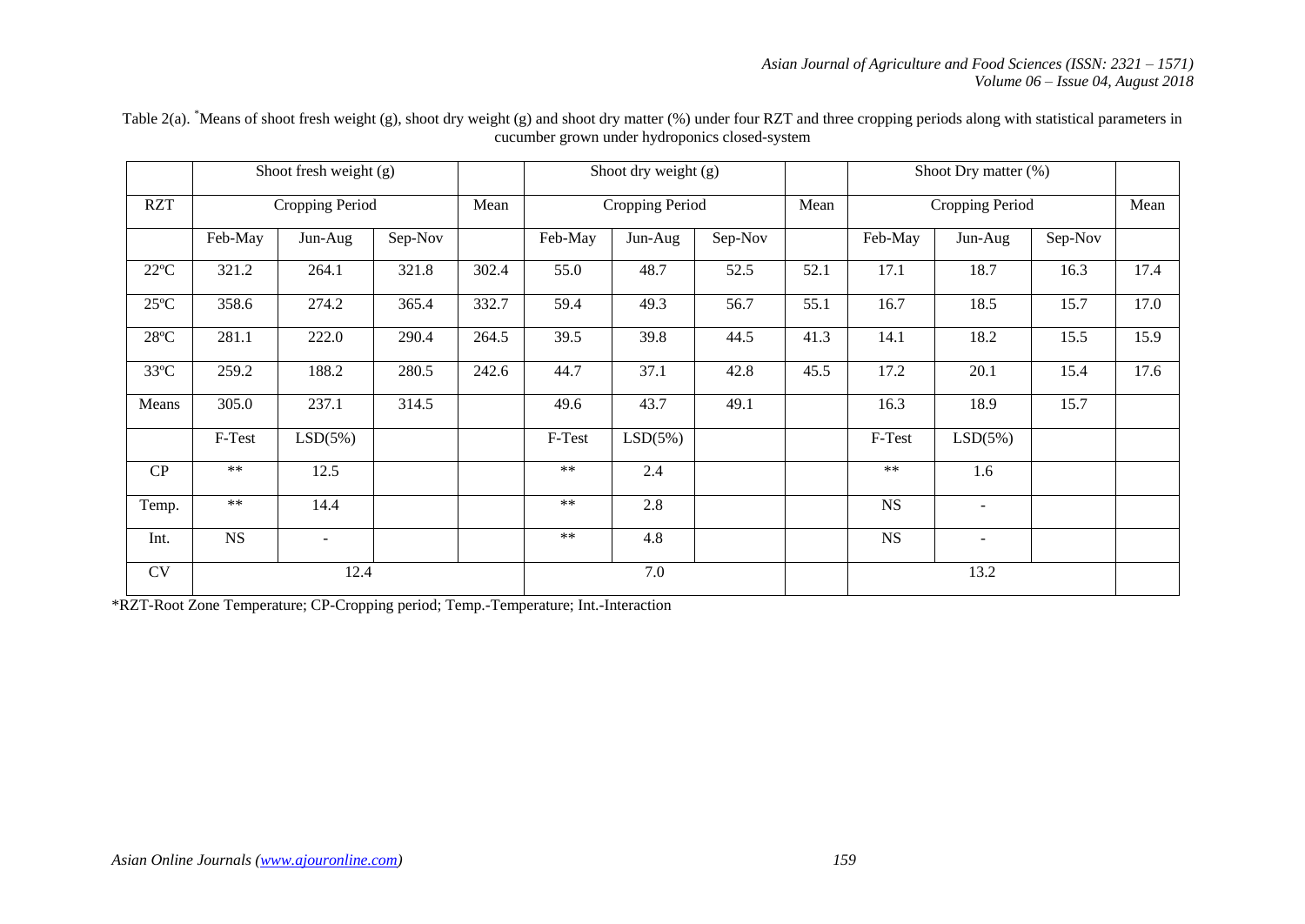|                |            | Root fresh weight (g) |         |      |            | Root dry weight (g)      |         |      |           |                 |                                                                                                                                                                                   |      |
|----------------|------------|-----------------------|---------|------|------------|--------------------------|---------|------|-----------|-----------------|-----------------------------------------------------------------------------------------------------------------------------------------------------------------------------------|------|
| <b>RZT</b>     |            | Cropping Period       |         | Mean |            | Cropping Period          |         | Mean |           | Cropping Period | Root dry matter (%)<br>Sep-Nov<br>Jun-Aug<br>53.7<br>51.2<br>56.2<br>53.7<br>51.5<br>53.0<br>57.8<br>55.8<br>54.8<br>53.5<br>LSD(5%)<br>4.5<br>$\overline{\phantom{a}}$<br>$\sim$ |      |
|                | Feb-May    | Jun-Aug               | Sep-Nov |      | Feb-May    | Jun-Aug                  | Sep-Nov |      | Feb-May   |                 |                                                                                                                                                                                   |      |
| $22^{\circ}C$  | 45.0       | 38.0                  | 41.9    | 41.6 | 21.1       | 20.2                     | 21.2    | 20.8 | 47.4      |                 |                                                                                                                                                                                   | 50.8 |
| $25^{\circ}$ C | 45.2       | 36.0                  | 39.6    | 40.3 | 20.8       | 20.0                     | 21.0    | 20.6 | 46.5      |                 |                                                                                                                                                                                   | 52.2 |
| $28^{\circ}C$  | 38.2       | 34.8                  | 34.9    | 36.0 | 18.0       | 17.6                     | 18.3    | 18.3 | 48.0      |                 |                                                                                                                                                                                   | 50.9 |
| $33^{\circ}C$  | 34.2       | 28.9                  | 31.0    | 31.4 | 17.6       | 16.6                     | 17.2    | 17.2 | 51.5      |                 |                                                                                                                                                                                   | 55.1 |
| Means          | 40.6       | 34.4                  | 36.8    |      | 19.4       | 18.6                     | 19.4    |      | 48.4      |                 |                                                                                                                                                                                   |      |
|                | F-Test     | LSD(5%)               |         |      | F-Test     | LSD(5%)                  |         |      | F-Test    |                 |                                                                                                                                                                                   |      |
| CP             | $**$       | 3.4                   |         |      | $**$       | 0.56                     |         |      | $**$      |                 |                                                                                                                                                                                   |      |
| Temp.          | $\ast\ast$ | 3.9                   |         |      | $\ast\ast$ | 0.65                     |         |      | <b>NS</b> |                 |                                                                                                                                                                                   |      |
| Int.           | NS         | $\sim$                |         |      | <b>NS</b>  | $\overline{\phantom{a}}$ |         |      | <b>NS</b> |                 |                                                                                                                                                                                   |      |
| <b>CV</b>      |            | 12.6                  |         |      |            | 4.1                      |         |      |           | 12.1            |                                                                                                                                                                                   |      |

Table 2(b). <sup>\*</sup> Means of root fresh weight (g), root dry weight and root dry matter (%) under four RZT and three cropping periods along with statistical parameters in cucumber grown under hydroponics closed-system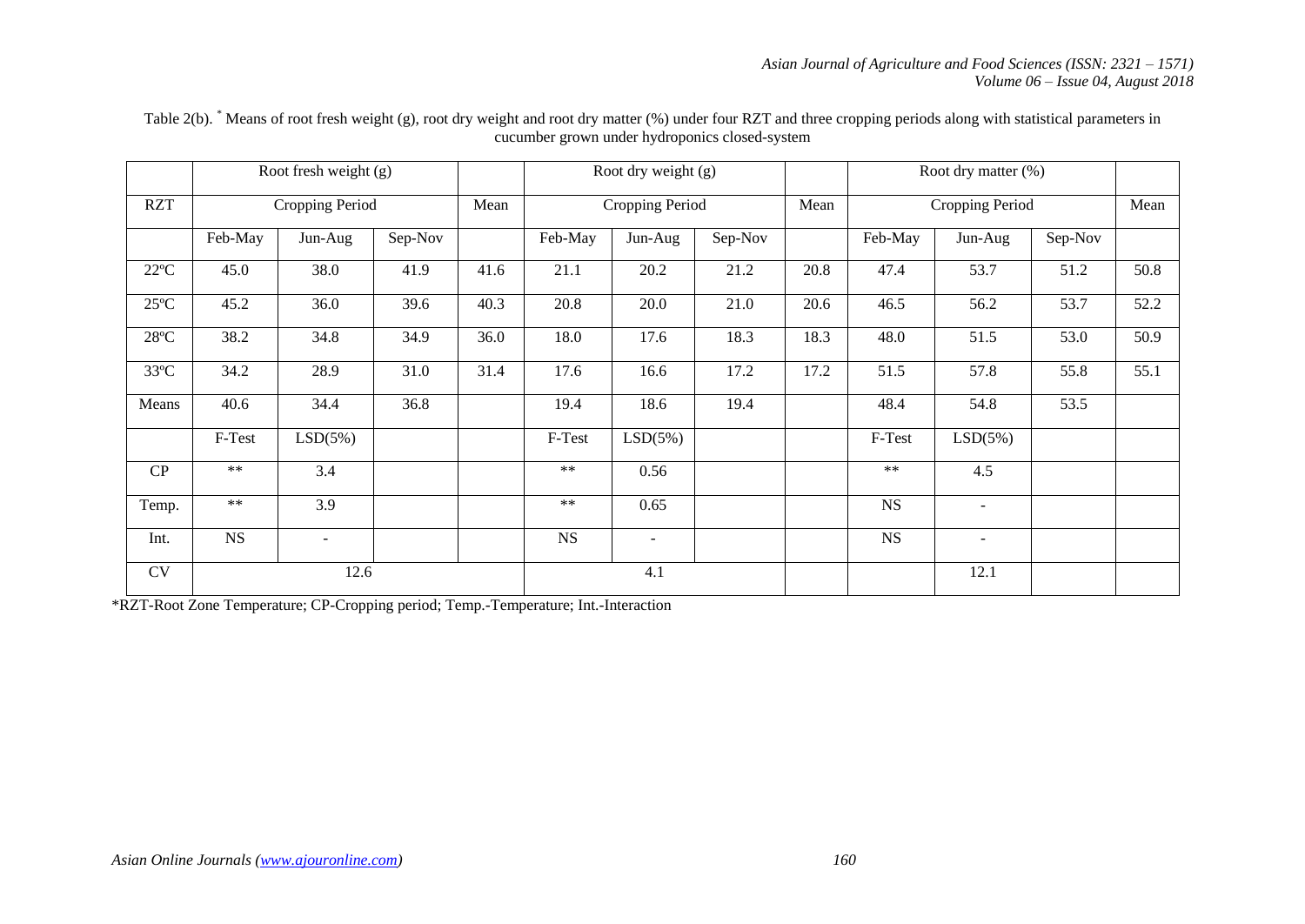Shoot dry weight varied from 43.7g to 49.6g and from 41.3g to 55.1g for periods and RZTs, respectively with significant (p<0.05) effects. The crops of February-May period (49.6g) and September-November period (49.1g) were significantly highest (p<0.05) to that of June-August period which was the lowest (43.7 g). In respect of RZT, cooled RZT- 25 $\degree$ C gave significantly the highest shoot dry weight (55.1 g) to the cooled RZT-  $22^{\circ}C$  (52.1 g). However, the shoot dry weight at RZT-28°C (41.3 g) and RZT-33°C (control; 45.5 g) were significantly low. The result obtained by different researchers (9-10, 45) also showed that RZT influences the vegetative growth and biomass of the plant. Accordingly, the results of the present study are in agreement with James. A. et al. [46] who reported that root and shoot dry weight, rate of shoot growth, plant height, and water use peaked at 25°C, which was considered as optimal temperature. Significant (p<0.05) differences were revealed in interactions as the crops of the periods February-May and September-November gave the higher shoot dry weights (g) at cooled RZT at 25 $\degree$ C and 22 $\degree$ C. In lettuce growth was remarkably improved by RZ Cooling and that it was feasible in cultivating hydroponic lettuce in a high-temperature period through cooling of the nutrient solution [44]. The results of the present study also demonstrated that the growth of cucumber can be promoted by cooling of root-zone temperature through cooling of nutrient solution temperature during summer (June –August) period (Table 2a).

In respect of root fresh weight, it was significantly highest ( $p<0.05$ ) in the crop of Feb-May (40.6 g) to that of both June-August (34.4 g) and September-November (36.8). (Table 2b). With respect to RZT, the crops at RZTs 22 °C and 25 °C gave significantly highest root fresh weights of 41.6 g/plant and 40.3 g/plant to that of RZT -28°C (36.0g/plant) and RZT- 33°C (31.4 g/plant) (Table 2b). In another study shoot fresh weight was highest at 28°C and lowest at 12°C [42]. Root zone temperatures (T) caused statistically significant ( $p \le 0.05$ ) positive effects on the average number of tendrils, number of leaves, fresh leaf weight, stem length, fresh stem weight, root length, fresh root weight and root volume and they were parameters were highest at 30<sup>o</sup>C as compared to 20<sup>o</sup>C and 25<sup>o</sup>C in tomato crop [41]. It was reported that RZ cooling increased plant shoot fresh weight, root fresh weight, shoot dry weight, root dry weight, total plant fresh weight, and total plant dry weights by 8.9, 20.5, 7.8, 14.3, 9.7, and 8.5%, in lettuce respectively [44]. Significant (p<0.05) effects of root-zone cooling were observed in root dry weight between the treatments (Table 2b) as those of cropping periods (p<0.05) in the present study. Root dry weight varied from 18.6g to 19.4g. February-May and September-November gave the highest root dry weights (19.4g) while the lowest was found with June-August (18.6 g) (Table 2b). These results were in agreement with findings of Schmidt et al. [47] who reported that at the end of the cycle, the root dry mass accumulation of lettuce was  $68.72$  g/m<sup>2</sup> and  $46.76$  g/m<sup>2</sup> for the autumn and winter periods, respectively. The superiority of the autumn period was possibly related to the temperature of the nutrient solution and the environment inside the growing profile, which was lower during the autumn period. Jin Sun *et al.* (2016) showed that lettuce growth was remarkably improved by RZ Cooling. With regard to root-zone cooling effects, the crops with root-zone at temperatures 22 °C and 25 °C gave significantly the highest root dry weights of 20.8g and 20.6g, respectively to RZT- 28 °C (18.3g) and RZT- 33<sup>o</sup>C (control; 17.2g) (Table 2b). Similar results were obtained in earlier studies [9-10, 45] James et al. [46] reported that root and shoot dry weight, rate of shoot growth, plant height, and water use peaked at 25°C and that optimal temperature was found to be approximately 25°C

The values of dry matter % were significant only for cropping periods (p<0.05). Accordingly, shoot and root dry matter percentages (%) were significantly (p<0.05) higher in summer period (June-August) (18.9 % & 54.8%) than those in February-May (16.3 % and 48.4 %). However, with respect to root-zone temperatures, shoot and root had the insignificantly the highest dry matter percentages at RZT  $33^{\circ}$ C (control) (17.6 % and 55.1%) as compared to those at RZTs of 22 °C, 25 °C and 28 °C (Tables 2 a and b). These results are in agreement with Masaru and Takahiro [48] who observed that despite the absence of significant differences between RZTs, the shoot and root dry matter % under low root-zone temperature treatment tended to be lower than those of the plants under ambient root-zone temperature treatment. However, Jin Sun et al. (2016) showed that root zone cooling increased plant shoot and root weights besides their dry matter %.

## *Quality attributes*

In respect to quality traits of cucumber, fruit length varied from 14.3 cm to 16.5cm and from 15.4cm to15.5 cm for the cropping periods and root-zone temperature respectively with significant (p<0.05) differences only between the periods (Table 3). The crop of Feb-May period gave highest fruit length of 16.5cm whereas the lowest was observed in the crop of September-November period (14.3cm). Similarly, with regard to fruit diameter, significantly differences were observed only between the periods. The crop of September-November gave highest fruit diameter (3.3 cm) whereas that of June-August period was the lowest (3.1cm). In general, the crops with RZT 22 $\degree$ C and 25 $\degree$ C had the higher fruit length (15.5 cm) and diameter (3.3 cm).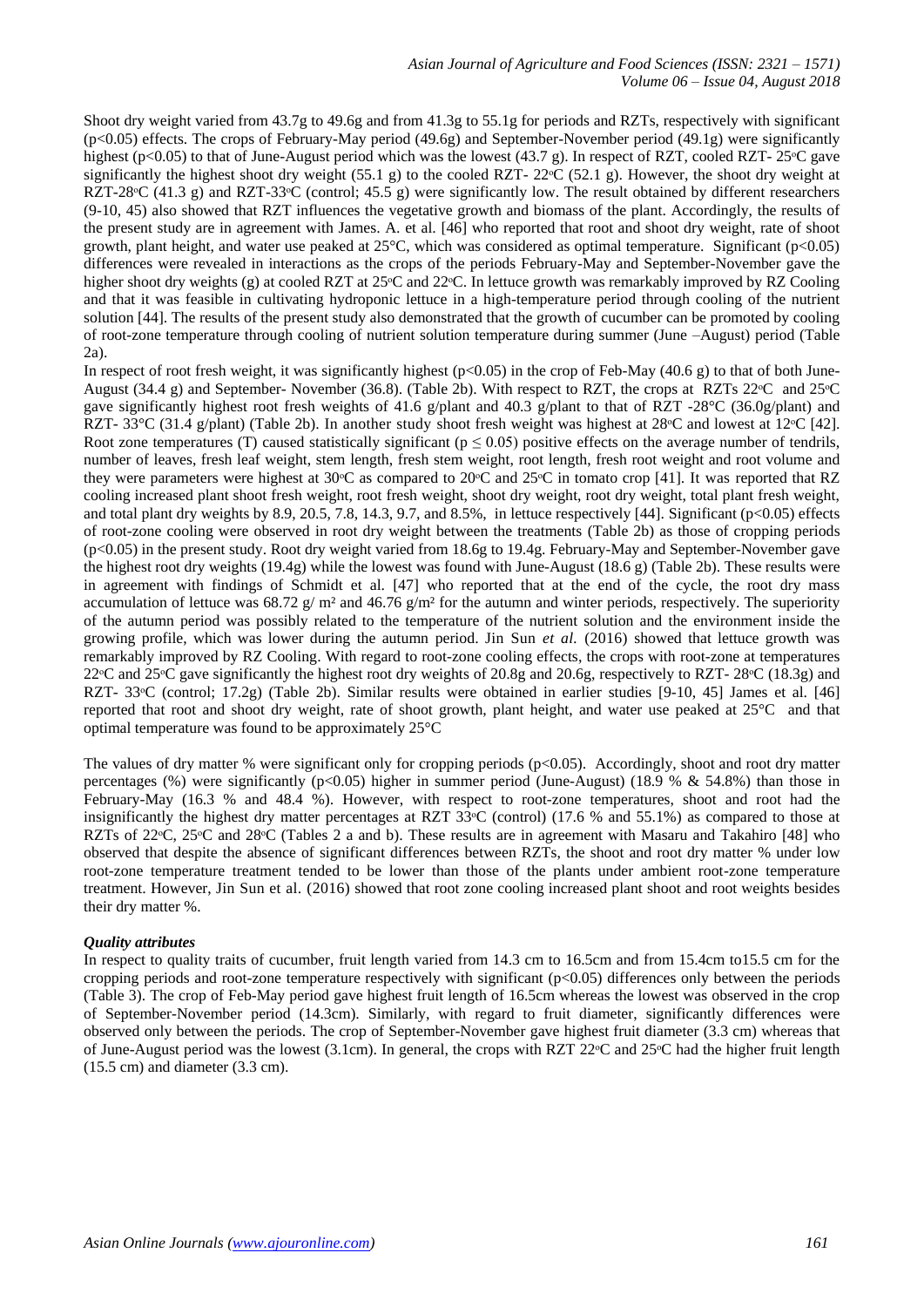|                |             | Fruit length (cm)        |         |      |             | Fruit diameter (cm) |         |      | Total soluble solids (%) |                 |         |     |
|----------------|-------------|--------------------------|---------|------|-------------|---------------------|---------|------|--------------------------|-----------------|---------|-----|
| <b>RZT</b>     |             | Cropping Period          |         | Mean |             | Cropping Period     |         | Mean |                          | Cropping Period |         |     |
|                | Feb-May     | Jun-Aug                  | Sep-Nov |      | Feb-May     | Jun-Aug             | Sep-Nov |      | Feb-May                  | Jun-Aug         | Sep-Nov |     |
| $22^{\circ}C$  | 16.5        | 15.5                     | 14.3    | 15.4 | 3.4         | 3.2                 | 3.3     | 3.3  | 3.8                      | 2.5             | 3.7     | 3.3 |
| $25^{\circ}$ C | 16.8        | 15.2                     | 14.5    | 15.5 | 3.5         | 3.1                 | 3.4     | 3.3  | 3.6                      | 2.9             | 3.6     | 3.3 |
| $28^{\circ}C$  | 16.6        | 15.3                     | 14.3    | 15.4 | 3.2         | 3.1                 | 3.3     | 3.2  | 3.6                      | 2.6             | 3.5     | 3.2 |
| $33^{\circ}C$  | 16.2        | 16.1                     | 14.2    | 15.5 | 3.4         | 3.0                 | 3.3     | 3.2  | 3.9                      | 2.4             | 4.0     | 3.4 |
| Means          | 16.5        | 15.5                     | 14.3    |      | 3.3         | 3.1                 | 3.3     |      | 3.7                      | 2.6             | 3.7     |     |
|                | F-Test      | LSD(5%)                  |         |      | F-Test      | LSD(5%)             |         |      | F-Test                   | LSD(5%)         |         |     |
| CP             | $**$        | 0.46                     |         |      | $**$        | 0.13                |         |      | $**$                     | 0.19            |         |     |
| Temp.          | NS          | $\overline{\phantom{a}}$ |         |      | $_{\rm NS}$ | $\sim$              |         |      | <b>NS</b>                | $\sim$          |         |     |
| Int.           | $_{\rm NS}$ | $\sim$                   |         |      | $_{\rm NS}$ | $\sim$              |         |      | $**$                     | 0.39            |         |     |
| <b>CV</b>      |             | 4.1                      |         |      |             | 5.6                 |         |      |                          | 8.1             |         |     |

Table 3. \*Means of fruit length, fruit diameter and total soluble solids (TSS % as *brix*) under four RZT and three cropping periods along with statistical parameters in cucumber grown under hydroponics closed-system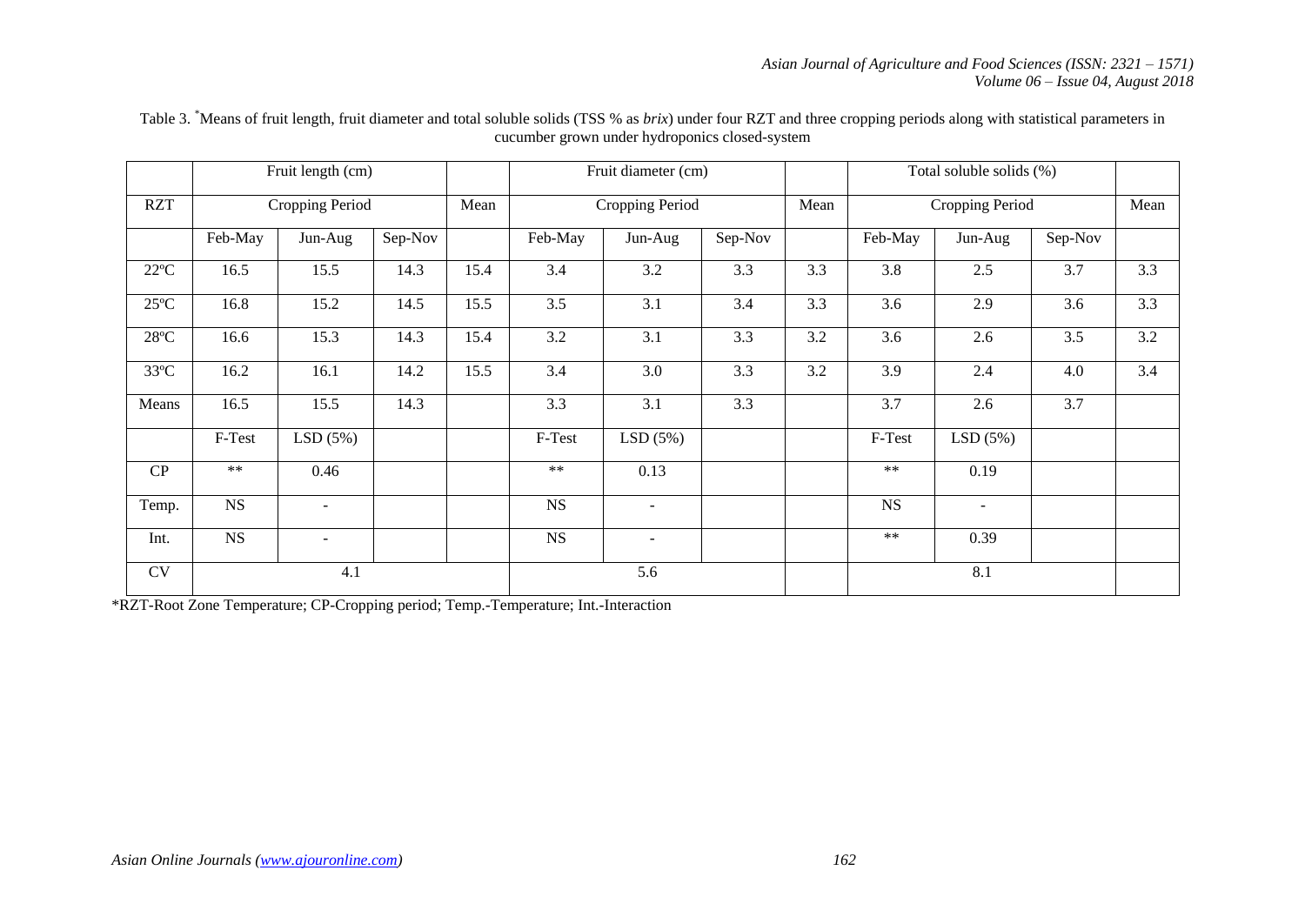*Asian Journal of Agriculture and Food Sciences (ISSN: 2321 – 1571) Volume 06 – Issue 04, August 2018*

The results indicated significant  $(p<0.05)$  differences in TSS (total soluble solids percentage as brix) of cucumber fruits between periods. The TSS was also affected significantly by the interactions (p<0.05). February-May and September-November gave the highest TSS (3.7%). The crops of September- November and February-May had the higher TSS of 4.0 and 3.9, respectively at RZT of 33<sup>o</sup>C. Mohamed [49] indicated that TSS did not differ between the two cucumber cultivars in two growing periods studied. Similar to the present study, Peyvast et al [50] found no significant effects on RZTs in total soluble solids percentage in cucumber fruits. The results of the present study indicated that root-zone temperatures did not affect the quality of cucumber fruits, as this could be associated with other physiological factors, nutrient uptake of cucumber in different periods.

#### **4. CONCLUSION**

The results of the present study showed that RZTs of 22<sup>o</sup>C and 25<sup>o</sup>C were effectives in all characters tested for cucumber in all the three cropping periods studied. However, the present experiment aimed at comprehending cucumber's response for summer period in which production of cucumber would be affected by very high temperatures coupled with occurrence of Phythium disease. The findings indicated that cooling of root-zones of cucumber through cooled nutrient solution during summer periods would result in increased yield of cucumber.

# **5. ACKNOWLEDGEMENTS**

The authors' expresses are grateful to the financial grants of Agriculture and Fisheries Development Fund (AFSF) of the Ministry of Agriculture & Fisheries for the research project leading to Ph.D. degree of the main author who also thank the Director General of Agriculture & Livestock Research, Director of Plant Production Research Center and Director of Soil and Water Research Center for their supports in logistics and facilities to conduct several experiments. Thanks are also to the advisor, members of the advisory committee and all the concerned staff of the College of Agriculture & Marine Sciences and Directorate General of Agriculture & Livestock Research (DGALR) who have directly and indirectly assisted in conducting the experiments of the research project.

#### **6. REFERENCES**

- [1]. Jensen and Malter, "Protected Agriculture; A Global Review", Vol, 23- 253, 1995.
- [2]. M.D. Sardare , S.V. Admane, "A Review on Plant without Soil- Hydroponics", International Journal of Research in Engineering and Technology, Vol,2 issue,3, 2013.
- [3] Kaplan F, Kopka J, Haskell DW, Zhao W, Schiller KC, Gatzke N, Guy CL, "Exploring the temperature-stress metabolome of arabidopsis", Plant Physiology*,* vol. 136, 4159-4168, 2004.
- [4] Zobayed S M A, Afreen F, Kozai T, "Temperature stress can alter the photosynthetic efficiency and secondary metabolite concentrations in St. John's Wort", Plant Physiology and Biochemistry, vol. 43, 977-984, 2013. <http://dx.doi.org/10.1016/j.plaphy.2005.07.013>
- [5] Ramakrishna A, Ravishankar GA "Influence of abiotic stress signals on secondary metabolites in plants", Plant Signaling & Behavior, vo. 6, 1720-1731, 2011.<http://dx.doi.org/10.4161/psb.6.11.17613>
- [6]. Adebooye, O. C., Schmitz-Eiberger, M., Lankes, C., Noga, G. J. Inhibitory effects of sub-optimal rootzone temperature on leaf bioactive components, photosystem II (PS II) and minerals uptake in *Trichosanthes cucumerina* L. Cucurbitaceae. *Acta Physiologiae Plantarum, 32*, 67-73, 2010.
- [7]. Malik, S., Andrade, S. A. L., Sawaya, A. C. H. F., Bottcher, A.,Mazzafera, P. Root-zone temperaturealters alkaloid synthesis and accumulation in *Catharanthus roseus* and *Nicotiana tabacum*. *Industrial Crops and Products, 49*, 318-325, 2013.<http://dx.doi.org/10.1016/j.indcrop.2013.05.009>
- [8]. Qiu. Yan., Zeng. Giang and Jing. Dong Mao, Low Root Zone Temperature Limits Nutrient Effects on Cucumber Seedling Growth and Induces Adversity Physiological Response. [Volume 12, Issue 8,](https://www.sciencedirect.com/science/journal/20953119/12/8) Pages 1450-1460. 2013. [https://doi.org/10.1016/S2095-3119\(13\)60549-3](https://doi.org/10.1016/S2095-3119(13)60549-3)
- [9]. Sakamoto, M., Suzuki, T, Elevated root-zone temperature modulates growth and quality of hydroponically grown carrots. *Agricultural Sciences, 6*, 749-757 2015a. [http://dx.doi.org/10.4236/as.2015.68072.](http://dx.doi.org/10.4236/as.2015.68072)
- [10]. Sakamoto, M., Suzuki, T, Effect of root-zone temperature on growth and quality of hydroponically grown red leaf lettuce (*Lactuca sativa* L. cv. Red Wave). *American Journal of Plant Sciences, 6*, 2350-2360 2015b. [http://dx.doi.org/10.4236/ajps.2015.614238.](http://dx.doi.org/10.4236/ajps.2015.614238)
- [11]. Rodrigues Lrf, Cultivo pela técnica de hidroponia: técnicas de cultivo hidropônico e de controle ambiental no manejo de pragas, doenças e nutrição vegetal em ambiente protegido. Jaboticabal: FUNEP, 726p.Root Zone Cooling and Exogenous Spermidine Root-Pretreatment Promoting Lactuca sativa L. Growth and Photosynthesis in the Hightemperature Season Chiba University, Chiba, Japan ,2002.
- [12]. Karlsen P, The influence of root and air temperature on young cucumber plants. Acta Horticulturae 118: 95-104, 1981.
- [13]. Diczbalis Y, Menzel C.M., Low temperatures decrease CO2 assimilation and growth in the tropical rambutan., J. Hort. Sci. Biotechnol. 73: 65-71, 1998.
- [14]. George H.L., Davies F.S., Crane J.H, Schaffer B, Root temperature effects on ´Arkin` Carambola. I. Leaf gas exchange and water relations. Scientia Horticulturae 96: 53-65, 2002.
- [15]. Payne, R.W., Murray, D.A., Harding, S.A., Baird, D.B, Soutar, D.M, *GenStat* for Windows (*12th Edition*). Introduction. VSN International, Hemel Hempstead, 2009. Peyne et al., 2009.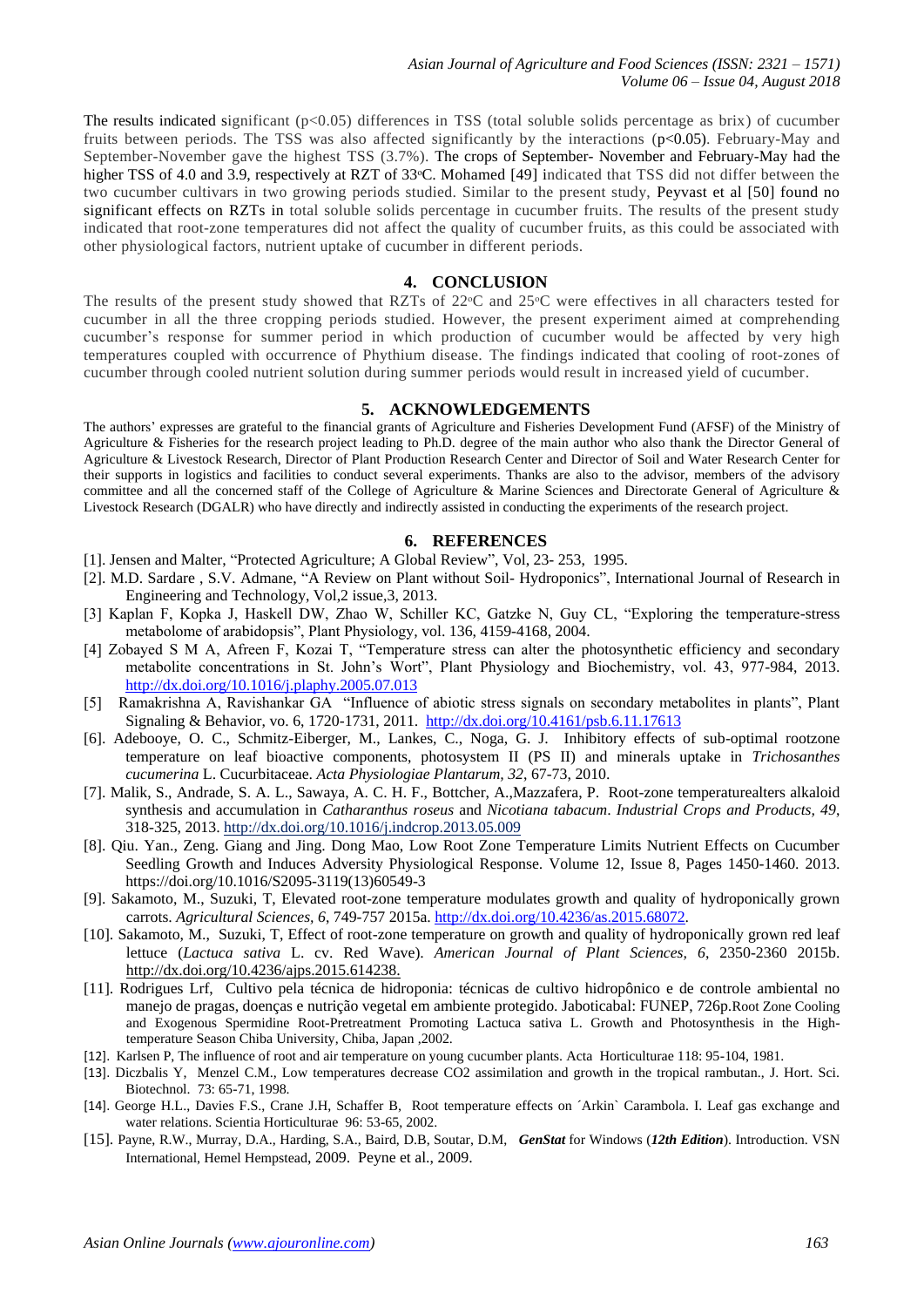- [16]. J.H. Moon, Y.K. Kang, H.D. Suh, Effect of Root-zone cooling on the growth and yield of cucumber at Supraoptimal Air temperature , Acta. Hort.261, ISHS, 2007.
- [17]. H.Veenman, Zonen .BV., Root temperature and growth of young Tomato plants. Department of Horticulture, Agricultural University, Wageningen, The Netherlands Publication No. 443, 1977.
- [18]. Li, L, The influence of different temperature on the rhizosphere to growth of tomato. M.Sc. Dissertation (Shanxi Agricultural University), 2011.
- [19]. Li, L, The influence of different temperature on the rhizosphere to growth of tomato. M.Sc. Dissertation (Shanxi Agricultural University), 2011.
- [20]. Denise et al. (2017)
- [21]. Ghehsareh AM, Hematian M, Kalbasi M, Comparison of datepalm wastes and perlite as culture substrates on growing indices in greenhouse cucumber. Int. J. Recycling of Organic Waste in Agriculture 2012, 1:5 doi:10.1186/2251-7715-1-5, 2012.
- [22]. Qiu. Yan., Zeng. Giang, Jing. Dong Mao, Low Root Zone Temperature Limits Nutrient Effects on Cucumber Seedling Growth and Induces Adversity Physiological Response. [Volume 12, Issue 8,](https://www.sciencedirect.com/science/journal/20953119/12/8) Pages 1450-1460, 2013. [https://doi.org/10.1016/S2095-3119\(13\)60549-3](https://doi.org/10.1016/S2095-3119(13)60549-3)
- [23]. Hye. Moon, Hee-Ock Boo, In-Ok Jang, Effect of Root-Zone Temperature on water relation and hormone content in Cucumber. Hort. Environ. Biotechnology. 48(5):1-8, 2007.
- [24]. Josh Hurewitz, Harry W. Janes, Effect of Altering the Root-Zone Temperature on Growth, Translocation, Carbon Exchange Rate, and Leaf Starch Accumulation in the Tomato. Plant Physiol. 73, 46-50, 1983.
- [25]. Suzuki, N., Mittler, R, Reactive oxygen species and temperature stresses: A delicate balance between signaling and destruction. Physiologia Plantarum, 126, 45-51, 2005.
- [26]. He, J., Qin, L., Lee, S. K. (2013). Root-zone CO2 and root-zone temperature effects on photosynthesis and nitrogen metabolism of aeroponically grown lettuce (Lactuca sativa L.) in the tropics. Photosynthetica, 51, 330-340. <http://dx.doi.org/10.1007/s11099-013-0030-5>
- [27]. Masaru Sakamoto, Mayuka Uenishi, Kengo Miyamoto. Takahiro Suzuki., Effect of Root-Zone Temperature on the Growth and Fruit Quality of Hydroponically Grown Strawberry Plants. Journal of Agricultural Science; Vol. 8, No. 5; ISSN 1916-9752 E-ISSN 1916-9760 Published by Canadian Center of Science and Education, 2016.
- [28]. Youssef, Nashwa ,A.I. Abu El-Azm, S.A. AbdElhady, Frequent Foliar Sprayings of Salicylic Acid with Elevated Concentrations Enhance Growth, Yield and Fruit Quality of Strawberry (Fragaria x ananassa Duch. cv. Festival) Plants Egypt. J. Hort. Vol. 44, No.1, pp.61 – 74, 2017.
- [29]. J.H. Moon, Y.K Kang, H.D. Suh, Effect of Root-Zone Cooling on the Growth and Yield of Cucumber at Supra optimal Air Temperature, Proc. XXVII IHC-S6 High-Qual. Crop Prod. under Protect. Cultiv. Ed.-in-Chief: D.J. Cantliffe Acta Hort. 761,2007.
- [30]. Song, M., Influence of rhizosphere temperature on growth, development and physiological metabolism of greenhouse tomato in summer. Ph.D. Dissertation (Shanxi Agricultural University), 2013.
- [31]. Bode Stoltzfus RM, Taber HG, Aiello AS, Effect of increasing root-zone temperature on growth and nutrient uptake by 'Gold Star' muskmelon. J. Plant Nutr., 21, 321–328, 1998.
- [32]. Lahti M, Aphalo PJ, Fine´r L, Ryyppo¨ A, Lehto T, Mannerkoski H, Effects of soil temperature on shoot and root growth and nutrient uptake of 5-year old Norway spruce seedlings. Tree Physiol., 25, 115–122, 2005.
- [33]. Dıaz-Perez JC, Gitaitis R, Mandal B, Effects of plastic mulches on root zone temperature and on the manifestation of tomato spotted wilt symptoms and yield of tomato. Sci. Hortic., 114, 90–95, 2007.
- [34]. Lee, J.W., Lee, E.H., Kwon, J.S., Kwon, Y.S., Huh, N.Y, The study about establishment of horticulture productivity improvement in institution of horticultural product. Report of Korean Horticultural Research Institute, P, 708-717, 1996.
- [35]. Lee, W.S, Vegetables of Korea. 1st ed. Kyungbook Natl. Univ. Press, Taegu, Kyungpook, 1994.
- [36]. Du, Y.C.,S. Tachibana, Effect of supraoptimal root temperature on the growth, root respiration and sugar content of cucumber plants. Scientia Hort. 58:289-301, 1994,a.
- [37]. Du, Y.C., S. Tachibana, Photosynthesis, photosynthate translocation and metabolism in cucumber roots held at supraoptimal temperature. J. Japan. Soc. Hort. Sci. 63:401-408, 1994,b
- [38]. Sasaki, K, T. Itagi, Effect of root cooling treatment of nutrient solution on growth and yield of tomato, cucumber and melon. Environ. Control Biol. 27: 89–95, 1989. (In Japanese with English abstract).
- [39]. Fujishige, N., T. Sugiyama, R. Ogata., Effect of root temperature on the flower formation and fruit yield of tomatoes. J. Japan. Soc. Hort. Sci. 60: 97–103, 1991. (In Japanese with English summary).
- [40]. Nkansah, G. O, T. Ito, Comparative studies on growth and development of heat-tolerant and non heat-torelant tomato plants grown at different root-zone temperatures. J. Japan. Soc. Hort. Sci. 62: 775–780, 1994.
- [41]. Daskalaki A, Burrage SW, Solution temperarure and the uptake of water and nutrients by cucumber (Cucumis sativus L.). Acta Hort. 458:317-322, 1998.
- [42]. Adebooye O.C., G. J. Noga, C. Lankes, Root Zone Temperature Affects Emergence And Growth Traits Of Snake Tomato (Trichosanthes Cucumerina L.), 2009.